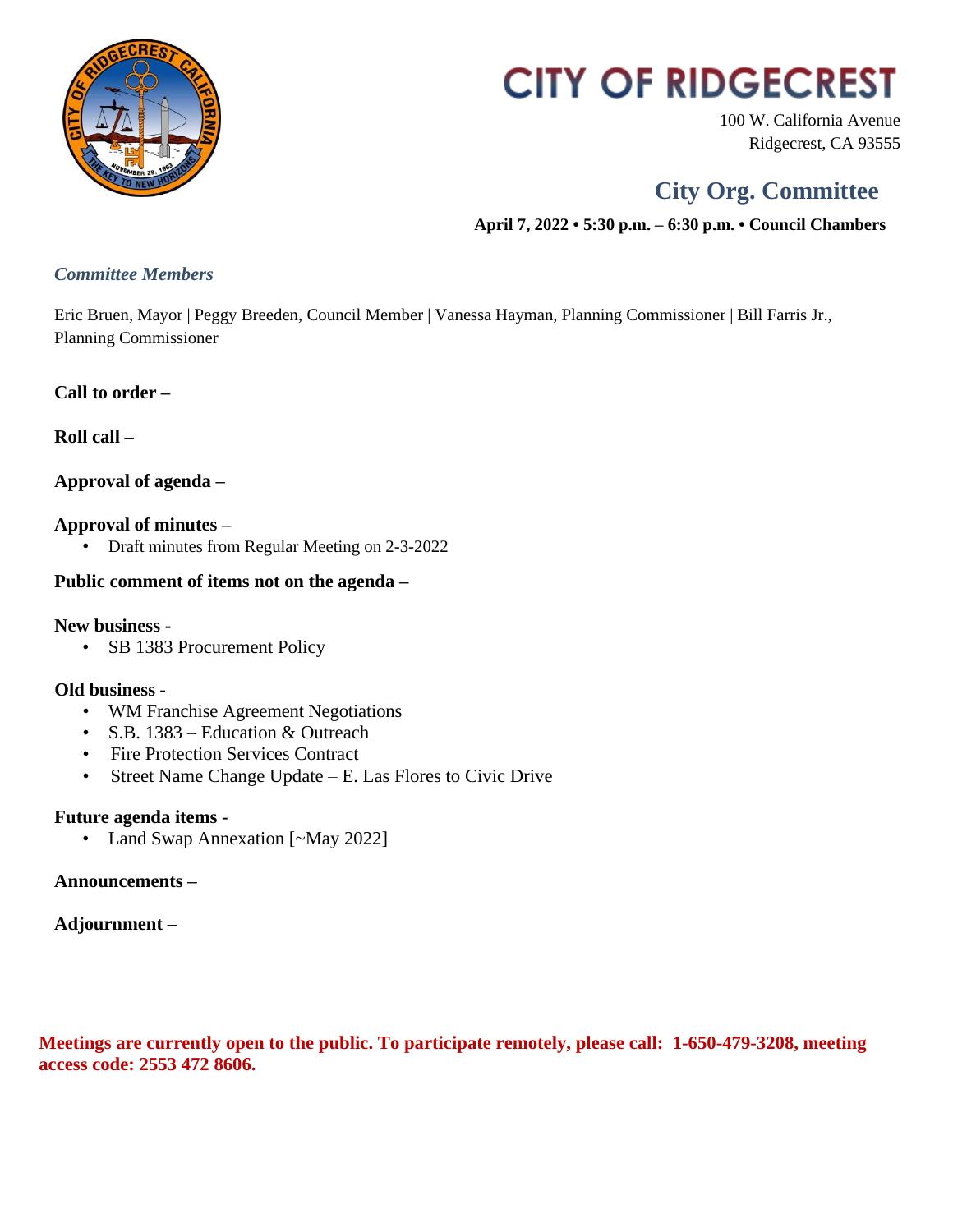

# **CITY OF RIDGECREST**

100 W. California Avenue Ridgecrest, CA 93555

# **City Org. Committee- DRAFT MINUTES**

**February 3, 2022 • 5:30 p.m. – 6:30 p.m. • Council Chambers**

### *Committee Members*

Eric Bruen, Mayor | Peggy Breeden, Council Member | Vanessa Hayman, Planning Commissioner | Bill Farris Jr., Planning Commissioner

## **Call to order – 5:38 p.m.**

**Roll call –** Absent: V. Hayman

## **Approval of agenda – all in favor**

### **Approval of minutes – all in favor**

• Draft minutes from Regular Meeting on 1-6-2022

### **Public comment of items not on the agenda – no comment**

• Opened  $5:39$  p.m. Closed  $5:40$  p.m.

### **New business -**

• Fire Protection Services Contract *Staff Report [Strand]: Current contract in effect until June 30, 2022 Updated Fire Service Agreement will use new cost allocation methodology to account for the structural deficit of Kern County's Fire Fund due to reduction in oil revenue & increased personnel costs \$1.2M increase in cost for fire protection services, phased in over six (6) years Proposed agreement allows for the City to request a decrease in fire services [2 stations*  $\rightarrow$  *1 station] = delay in response times Without additional locally controlled funding, reductions in critical services [police, fire, roads] will have to be considered Contract approved by Council 2/2/22, sent over to County for approval*

*County will be present @ 3/2/22 Council meeting for contract review due to technical issues*

*Committee Comments:*

*Bruen/Breeden: importance of reviewing fire contract due to technical issues @ 2/2/22 Council mtg. Bruen: Tik-Tok video re: fire contract filmed for distribution Strand: City staff will work on developing outreach flyer re: fire contract Bruen: City newsletter [RidgeReport] to be mailed out 2/9/22*

### **Old business -**

• WM Franchise Agreement Negotiations *Staff Report [Strand/McKenzie]: LEA Collection Frequency Proposal – Review w/ Hf&H to resubmit for approval*